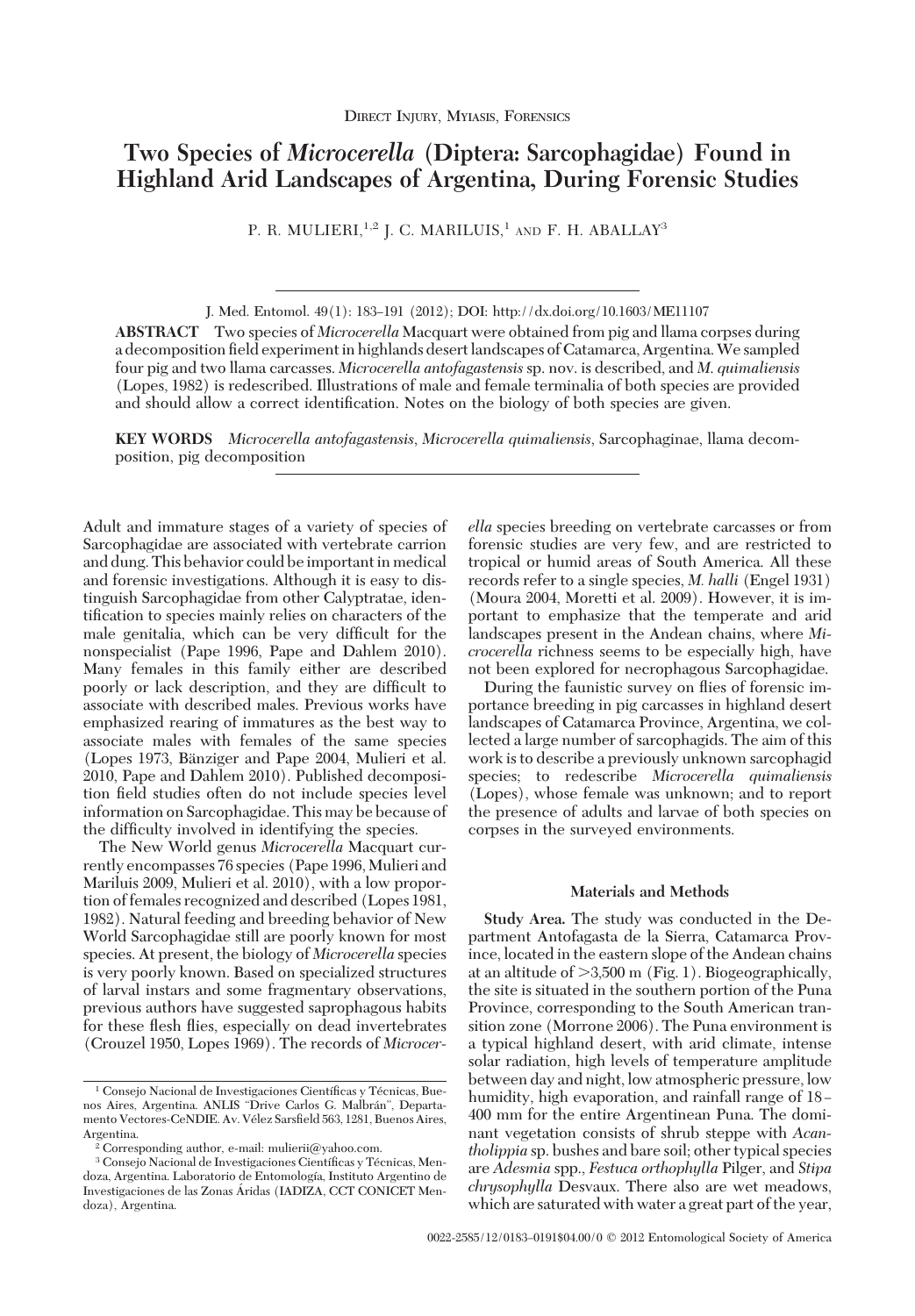

**Fig. 1.** Map of North Argentina illustrating Catamarca province where both *Microcerella* species were collected.

where dominant species are *Juncus* spp. *Cortaderia* spp., and *Scirpus atacamensis* Kuntze.

In this place we simultaneously placed two pigs (*Sus scrofa* L.) (60 d old, weighing approximately 17–18 kg) to study the decomposition process, one of them in direct sunlight (sunny pig), and the other in the shade (shady pig). In addition, a corpse of an llama (*Lama glama* L.) (180 d old, weighing 28 kg) was placed at a sunny location.

The three animals were slaughtered in the experimental field by the commercial slaughter method for each animal (pig killed by a stab in the heart, llama killed by sliced throats). Each body was placed inside a wooden cage covered with wire mesh (120 by 100 by 150 cm), which was placed on 5 cm of loose soil, previously mixed. Inside each wooden cage, a modified Malaise trap (an inverted funnel-shaped frame made with a fine mesh, with a container device on its top) was placed over the animal. The cages were separated from each other by a distance 100 m or more. The carcasses were sampled daily for 25 d from 17 November 2009 to 11 December 2009. Larvae were collected from the corpse with a punch. The punch is a plastic cylinder (35  $\text{cm}^3$ ) used to take a small portion of larval masses present in the bodies. One half of this sample was transferred to the laboratory for rearing and getting adults, the remaining half of the immatures were killed with hot water  $(80^{\circ}-90^{\circ}C)$  and were stored in alcohol 70% for subsequent studies. The adults were killed with acetone and stored in plastic containers for subsequent taxonomic examinations.

Additional and complementary samplings were performed on two newborn pig carcasses of 1 kg placed in a wet meadow, and on another corpse of an adult llama (weighing  $30-40$  kg) found in the vicinity of Salar del Hombre Muerto above 4,000 m. All these additional substrates were located within a radius of 100 km of the village Antofagasta de la Sierra. In these cases, only adults were sampled with an entomological net.

**Taxonomic Work.** Several male specimens collected were pinned and their terminalia were exposed based on techniques described by previous authors (Lopes 1973, Dahlem and Naczi 2006). This preparation allows the examination of phallic and other genitalic structures. The identification of males of *M*. *quimaliensis* was established using the original description (Lopes 1982).

To study the morphology of the female terminalia, the abdomen of selected specimens were detached and transferred to 90% lactic acid for 2 wk. After clearing, the genital structures were removed and transferred to concave glass slides with glycerine. After the study, the dissected parts were placed in a plastic microvial with glycerine and pinned under the specimen.

The terminology used for external morphology follows McAlpine (1981). The terminology used for genital structures of the male largely follows Sinclair (2000). Particularly, the features of the male distiphallus follow Giroux et al. (2010) except for the harpes (or lateral plates), that were interpreted in the sense of Mello-Patiu and Pape (2000). Terminology of the genital structures of the females follows Shewell (1987). Distance measurements between two points were obtained digitally with a Nikon DS-L1 camera control unit (Nikon, Tokyo, Japan) ( $m =$  mean,  $n =$ number of specimens measured). Illustrations were produced from photographs obtained with a Nikon DS-6M digital camera mounted on a Nikon SMZ 800 stereomicroscope. Body length of the males was measured from the antennal base to the posterior margin of abdominal tergite five as described by Giroux and Wheeler (2009).

The following acronyms for specimen depositories are used in descriptions: Administración Nacional de Laboratorios e Institutos de Investigación "Dr. Carlos G. Malbrán", Departamento Vectores, Buenos Aires, Argentina (ANLIS); Instituto Argentino de Investigaciones de las Zonas Áridas, Mendoza, Argentina (IADIZA).

Label information of name-bearing types is given with individual lines separated by a forward slash (/) and individual labels separated by a double forward slash (//). The additional notes regarding the label data are given in square brackets.

## *Microcerella antofagastensis* **sp. nov.**  $(Figs. 2, 4, 6-14)$

**Male.** (Fig. 2). Body length =  $10-6.67$  mm (m = 9.04 mm,  $n = 10$ ).

*Head.* Head length at antennal base  $1.04 - 1.27$  (m = 1.14,  $n = 10$ ) head length at vibrissal level. Parafacial and fronto-orbital plates with silvery microtomentum; parafacial plate with a row of setae (stronger at the lower part); fronto-orbital plate with sparse black setulae; postcranium with silvery microtomentum, the upper half of the postcranium (occiput) with black setulae; eyes bare; frontal vitta blackish with bronze tinge; frons at its narrowest point 0.13–0.21 (m  $= 0.19$ ,  $n = 10$ ) head width; 10–11 frontal setae, the row of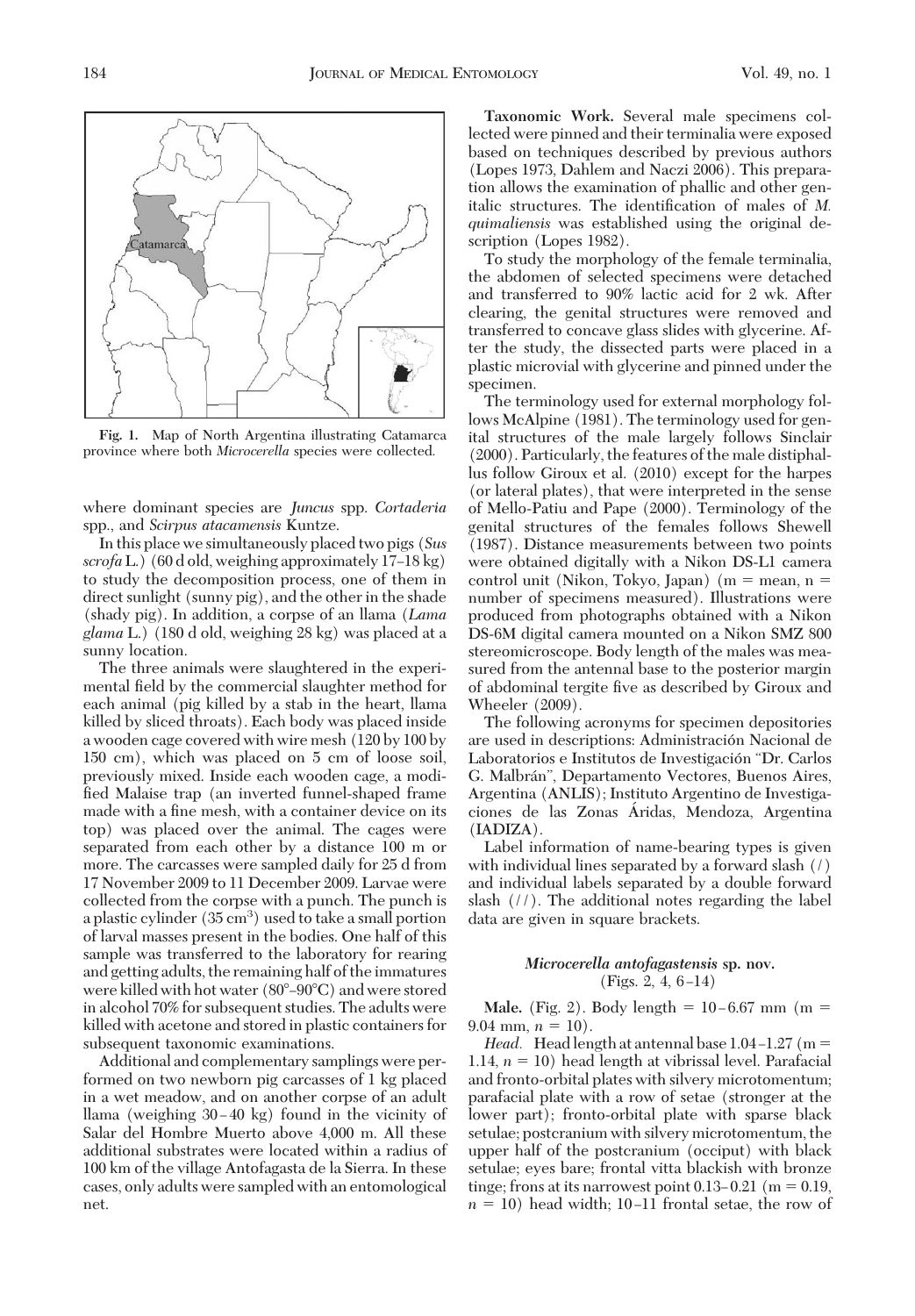

**Figs. 2–3.** Habitus of *Microcerella* (lateral view). (2) *M*. *antofagastensis* sp. nov. (3) *M*. *quimaliensis*.

frontals diverging strongly at the level of pedicel; reclinate orbital setae present; inner vertical setae strong and reclinate, outer vertical setae  $0.5 \times$  the inner vertical and divergent; ocellar triangle black with silvery microtomentum, with one pair of divergent and proclinate ocellar setae and supplementary setulae; post ocellar and paravertical setae present; postocular setae black in one row; genal groove and genal dilation with silvery microtomentum; postgena with silvery microtomentum; gena and postgena with black setae; face with silvery microtomentum; facial ridge black with silvery microtomentum, with setae and stronger setulae close to vibrissa and fine setulae reaching the lower half; 6-7 subvibrissal setae; antenna black, first flagellomere black with dark brown microtomentum, length  $0.31 - 0.37$  (m =  $0.35$ , n = 10) head height, arista pubescent with hairs shorter than largest diameter of arista; palpus blackish with black setae.

*Thorax.* Black, with silvery microtomentum; prescutum and scutum with intermediate and lateral stripes with silvery microtomentum and three black bands; scutellum with intermediate stripes and apical spot of silvery microtomentum; postpronotal lobe, and anepimeron with spots of silvery microtomentum; notopleuron and anepisternum with spots of golden microtomentum; katepisternum with a spot of silvery microtomentum at upper half, and one spot of golden microtomentum on the inferior part; proepisternum silvery, bare. Chaetotaxy: 1–3 proepisternal setae, and one proepimeral setae not well differentiated, katepisternals three on the same level, postalar wall bare; acrostichals  $2-3$  (not well differentiated or weak)  $+0$ , dorsocentrals  $3-4+3$  (spaced for 3), intra-alars  $1+$ 2 (anterior pair weak), supra-alars  $2 + 3$  (the middle pair stronger), anterior postpronotal 1, basal postpronotal 2, postalars 2, notopleurals four (two big and two small); scutellum with two pairs of lateral scutellar setae, one pair of weak and cruciate apical sucutellar setae, and a pair discal setae. Wing hyaline, yellowish at basal part, tegula black, whitish basicosta, veins pale brown (yellowish at basal part),  $R_1$  bare,  $R_{4+5}$  setulose in proximal 0.25 or less of distance to r-m, costal spine not differentiated, third costal sector without ventral setae, cell  $r_{4+5}$  open at wing apex, lower calypteres yellowish. Legs with coxae, trochanter, femora and tibiae with silvery microtomentum; middle trochanter without a ventral pad of short and stout spines; middle femur without posteroventral ctenidium on its apical portion, with rows of anterior, anteroventral and posteroventral setae; middle tibia with three anterdorsal setae, one anteroventral, two posterodorsal and one posterior setae; hind trochanter with a ventral pad of short and stout spines; hind femur with rows of anterodorsal, anterior, anteroventral and posteroventral setae; hind tibia with two anterodorsal setae, 1–2 anteroventral seta, and two posterodorsal setae; middle and hind femora, and hind tibiae somewhat villous; tarsi blackish.

*Abdomen.* Black; sternites exposed with silvery microtomentum;  $T1 + 2-T5$  with dorsal spots of silvery microtomentum; T3-T4 with lateral spots of golden microtomentum;  $T1 + 2-T4$  with one pair of lateral marginal setae; T5 with a complete row of marginal setae; ST2-ST4 with fine setae; ST5 V-shaped, brown, with internal lobes covered with bronze microtomentum and bearing setulae in apical (posterior) portion (Fig. 4).

*Terminalia.* Syntergosternite  $7 + 8$  shining black or dark brown, with a median spot of silver microtomentum, having a marginal row of three pairs of strong setae and some smaller basally black hair-like setae; epandrium orange reddish with black hair-like setae (stronger dorsally); cerci reddish with cercal base 1.48 –1.84 (m = 1.69,  $n = 10$ ) cercal prong (Fig. 6); cercus slightly curved forward with pointed apex in profile  $(Fig. 7)$ ; surstylus covered with somewhat long setae (Fig. 7); pregonite broad and curved with few setulae at base (Fig. 10); postgonite hook-shaped with one strong setae (Fig. 11); phallus with vesica ßat and broad, forming a hemispherical dome in lateral view, with a pair of sclerotized spines in ventral surface (Fig. 8), and a shallow apico-median incision forming two lobes at apical margin; juxta (or apical plate) well developed with several paired structures: a bifid apicodorsal juxtal process (Fig. 9), a pair of less sclerotized juxtal lobes from the apico-lateral juxtal margins, involving the well-sclerotized internal extensions of the apico dorsal juxtal process (Fig. 8); lateral styli and median stylus exposed (lateral view), harpes (or lat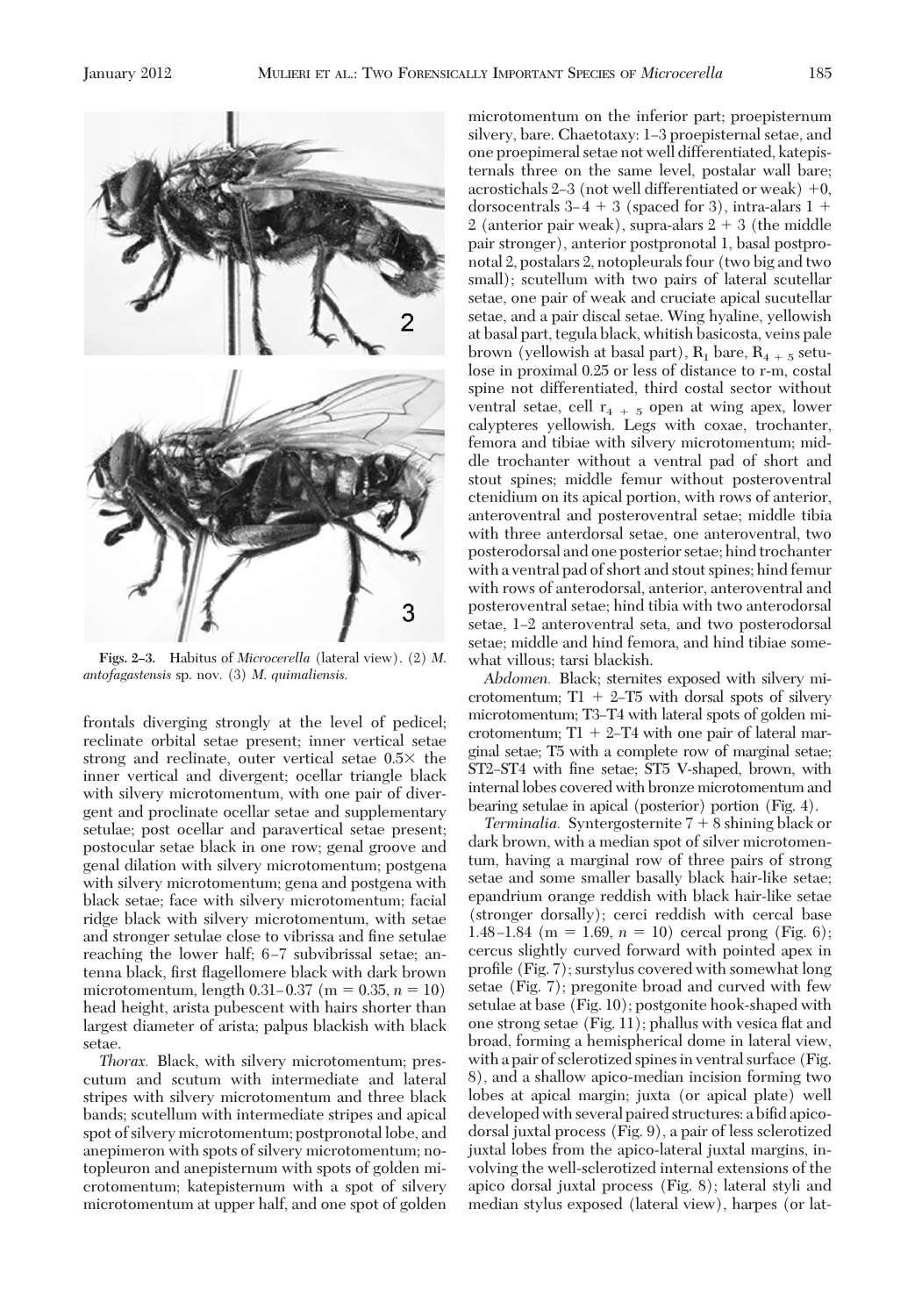186 **JOURNAL OF MEDICAL ENTOMOLOGY Vol. 49, no. 1** 



Figs. 4–5. Male Sternite five (ventral view). (4) *M*. *antofagastensis* sp. nov. (5) *M*. *quimaliensis*.

eral plates) curved upward below the vesica in lateral view (Fig. 8).

**Female.** Body length  $= 6.44 - 9.99$  mm (m  $= 8.79$ ) mm,  $n = 10$ ).

*Head.* Differs from the male by possessing a wider frons  $0.34 - 0.38$  (m = 0.36, n = 10) head width; two fronto-orbital proclinate setae; first flagellomere larger, length  $0.40 - 0.47$  (m = 0.44,  $n = 10$ ) head height.

*Thorax.* Similar to male. Dorsocentrals  $3 + 1$ (preescutelar pair), intra-alars  $1 + 0$ , one prepisternal seta strong and proepimeral setae absent. Scutellum without apical an discal setae.

*Abdomen.* Similar to male, somewhat broader.

*Terminalia.* Tergite six entire dorsally (Fig. 12), large and pointed in lateral view (Fig. 13), orange, covered with pale golden microtomentum at basal part and silvery microtomentum at distal part, with a complete row of small marginal setae and supplementary short marginal setulae (Figs. 12–13). Sternites covered by T6; ST6 wider than ST5, orange-reddish or blackish, with a row of marginal setae;  $ST 7 + 8$  reddish, with a row of setae at midlegth, slightly convex beyond the row of setae (ST8), and with a flattened apical area covered with sparse microsetulae (Fig. 14); hypoproct rounded, membranous, not exposed (covered by Sternite  $7 + 8$ ) with few short setulae; cerci covered by setulae.

Type Material. HOLOTYPE: 1  $\delta$  (IADIZA), [obtained as larva, breeding on sunny pig carrion] "Argentina, Catamarca 8 km/NE Antofagasta de la Sierra/ 26° 01' 32.3" S 67° 20' 36.5" W / 3,578 m.a.s.l., 25-XI-2009 / Sustr. Cerdo Sol Muestra L9A1/col: F. Aballay". Paratypes  $1 \text{ } \delta$ ,  $3 \text{ } \frac{\varphi}{\varphi}$  (ANLIS), [obtained as larva, breeding on shaded pig carrion] "Argentina, Catamarca 8 km/NE Antofagasta de la Sierra/26° 01'32.3" S, 67° 20′36.5" W/3,578 m.a.s.l., 25-XI-2009/Sustr. Cerdo Sol Muestra L9A1/col: F. Aballay [collector]".

**Etymology.** This species is named after the collection site of Antofagasta de la Sierra, Catamarca province, Argentina.

Material Examined. ARGENTINA. Catamarca: 8 9. Antofagasta de la Sierra, Punta de la Peña 26° 01' 39.95" S 67°20′35.95″ W, 3,578 m., 19-XI-2009 F. Aballay leg., on sunny pig carcass (IADIZA);  $1 \,$   $\circ$ , 64 km N Antofagasta de la Sierra 25° 35' 28.2" S 67° 13' 51.3" W, 4,300 m, 20-XI-2009 F. Aballay leg. (IADIZA);  $1 \nvert 2$ , 34 km N Antofagasta de la Sierra 25° 49' 44" S 67° 17' 04" W, 4,143 m., 20-XI-2009 F. Aballay leg. (IADIZA);  $4\frac{9}{5}$ , 8 km NE Antofagasta de la Sierra 26° 01'36.73" S 67° 20' 41.02" W, 3,580 m., 30-XI-2009 F. Aballay leg., on sunny pig carcass (IADIZA);  $3 \delta$ , 8 km NE Antofagasta de la Sierra 26° 01'33.4" S 67° 20'42.5" W, 3,585 m., 22-28-XI-2009 F. Aballay leg., obtained as larvae on carcass of llama (*Lama glama*) (ANLIS); 3 <sup>2</sup>, same data except (IADIZA);  $1 \delta$ ,  $3 \Omega$ , same data except XI-XII-2009, obtained as adult (ANLIS);  $1 \delta$ , eight Km NE Antofagasta de la Sierra 26° 01'38.2" S 67°20'31.6" W, 3,595 m., 3-XII-2009 F. Aballay leg., on wet pig carcass (ANLIS);  $2 \quad 2$ , same data except 7-8-XII-2009 (IADIZA);  $9 \leq 135$  ,  $8 \text{ km}$  NE Antofagasta de la Sierra 26° 01'32.3" S 67°20'36.5" W, 3,578 m., XI-XII-2009 F. Aballay leg., obtained as adults on sunny pig carcass (IADIZA);  $4 \circ$ ,  $3 \circ$ , same data except 22–25-XI-2009, obtained as larvae on sunny pig carcass (ANLIS); 11  $\delta$ , 16  $\circ$ , same data except 22–27-XI-2009 (IADIZA); 7  $\delta$ , 181  $\Omega$ , 8 km NE Antofagasta de la Sierra 26° 01'38.2" S 67°20'31.6" W, 3,595 m., XI-XII-2009 F. Aballay leg., obtained as adult on shaded pig carcass (IADIZA); 16  $\delta$ , 4  $\circ$ , same data except 19-25-XI-2009, obtained as larvae on sunny pig carcass (ANLIS);  $8 \text{ } \text{\&}$ ,  $25 \text{ } \text{\&}$ , same data except 22–28-XI-2009 (IADIZA); 13  $\varphi$ , same data except (IADIZA).

**Distribution.** Argentina: Catamarca.

**Remarks.** The new species is presumably close related to those *Microcerella* sharing similar features of phallic structures, such as the juxta constituted by slender paired projections or processes (e.g., *M.*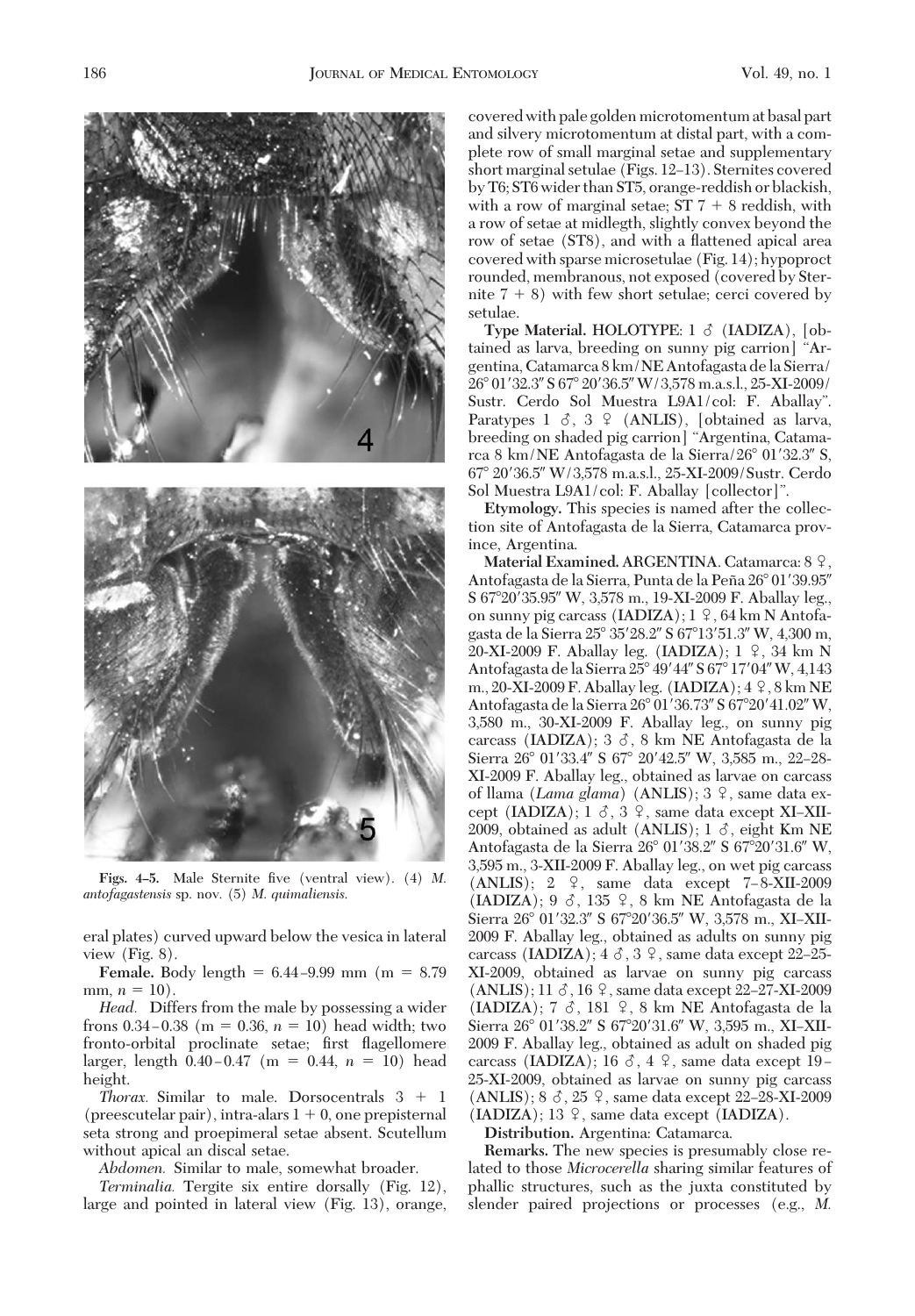$\sin$ 



ïï adjp 8 preg posg 11 10 il 9 adjp

**Figs. 6–11.** Male terminalia of *M*. *antofagastensis* sp. nov. (6) Dorsal (or posterior) view of the cerci. (7) Lateral view of the cerci and surstylus. (8) Lateral view of the phallus. (9) Ventral (or apical) view of the phallus showing juxtal processes. (10) Lateral view of the pregonite. (11) Lateral view of the postgonite. Scale bars: 0.1 mm. Abbreviations: adjp, apico-dorsal juxtal process; ijp, internal juxtal process; h, harpes; j, juxta; jl, juxtal lobes; ls, lateral styli; ms, median stylus; posg, postgonite; preg, pregonite; sur, surstylus; v, vesica.

*coniceti, M. curicoensis, M. mallochi*), leaving the median stylus and lateral styli quite exposed in lateral view. Among this group of species, the sister-species of *M. antofagastensis* is *M. curicoensis,* which is very similar in its external and genitalic morphology. Both species posses a similar bifid apico-dorsal juxtal process with inner projections, being the latter structure misinterpreted aslateral plates by Lopesin the original description of *M. curicoensis* (see Fig. 45, Lopes 1982). In addition, the general shape of vesica (hemispherical or globose, in lateral view) are similar in both species. We have compared several specimens of *M. curicoensis* collected in Argentinean Patagonia (deposited in ANLIS). Comparatively, the males of the new species have larger and slender bifid juxtal projections (in apical view) than *M. curicoensis.* Moreover, *M. antofagastensis* have shorter internal projections of juxta, hardly visible beyond the ventral (anterior) margins of the juxta in lateral view. The cerci are shorter in the new species and not apically sinuous as in *M. curicoensis,* and the pregonite is broader apically.

Among the females, both species are almost indistinguishable, except by the shape of the posterior margin of  $ST 7 + 8$  which is bilobed in the new species (Fig. 14) and rounded in *M. curicoensis.*

# *Microcerella quimaliensis* **(Lopes 1982)** (Figs. 3, 5, 15-22)

*Penaisca quimaliensis* Lopes 1982: 362 (key) and 365– 367 Figs. 47Ð53 (description). Chile: Atacama, Cerro Aguas Dulces, Quimal.

*Microcerella quimaliensis*; Pape 1990: 49 (new combination). Pape 1996: 257 (catalog).

**Male.** (Fig. 3). Body length  $= 9.06 - 10$  mm (m  $= 9.49$ ) mm,  $n = 5$ ).

*Head.* Head length at antennal base  $0.98 - 1.02$  (m = 1.00,  $n = 5$ ) head length at vibrissal level. Parafacial and fronto-orbital plates with silvery microtomentum; parafacial plate with a row of setae (stronger at the lower part); fronto-orbital plate with sparce black setulae; postcranium with silvery microtomentum and black setulae; eyes bare; frontal vitta blackish; frons at its narrowest point  $0.20 - 0.27$  (m = 0.22, n = 5) head width; 7-9 frontal setae, the row of frontals diverging strongly anteriorly at the level of pedicel; reclinate orbital setae present; inner vertical setae strong and reclinate (somewhat divergent), outer vertical setae 0.5x the inner vertical and divergent; ocellar triangle black with silvery microtomentum, with one pair of divergent and proclinate ocellar setae and supplemen-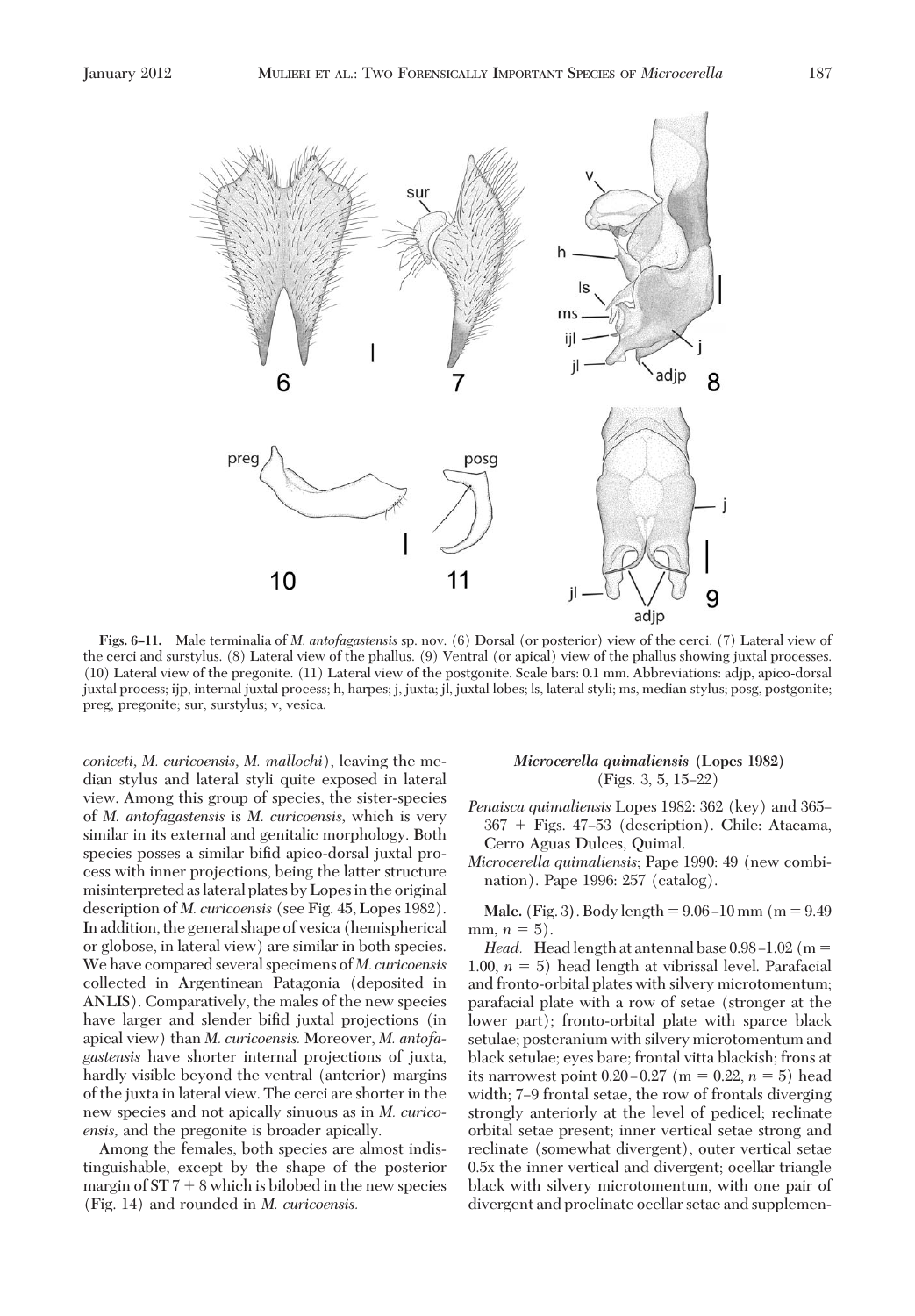

**Figs. 12–14.** Female terminalia of *M*. *antofagastensis* sp. nov. (12) Dorsal view. (13) Lateral view. (14) Sternites of the terminalia. Scale bars: 0.1 mm. Abbreviations: ST, sternite.

tary setulae; post ocellar and paravertical setae present; postocular setae black in one row; genal groove and genal dilation with silvery microtomentum; postgena with silvery microtomentum; gena and postgena with black setae; face with silvery microtomentum; facial ridge black with silvery microtomentum, with setae and stronger setulae close to vibrissa and fine setulae reaching the lower half; 6-7 subvibrissal setae; antenna black, first flagellomere black with dark brown microtomentum, length  $0.29 - 0.37$  (m = 0.34,  $n = 5$ ) head height, arista pubescent with hairs shorter than largest diameter of arista; palpus blackish with black setae.

*Thorax.* Black, with silvery microtomentum; prescutum and scutum with intermediate and lateral stripes with silvery microtomentum and three black bands; scutellum with intermediate stripes and apical spot of silvery microtomentum; postpronotal lobe, notopleuron, anepimeron, anepisternum and katepisternum with spots of silvery microtomentum; proepisternum silvery, with black setulae on anterior part. Chaetotaxy: 3-4 proepisternal setae (one stronger, and well developed), and one proepimeral setae, katepisternals three on the same level, postalar wall bare; acrostichals  $0 + 0$ , dorsocentrals  $3 + 3$  (spaced for 3), intra-alars  $1 + 2$ , supra-alars  $1 + 3$  (the middle pair stronger), anterior postpronotal 1, basal postpronotal 2, postalars 2, notopleurals four (two big and two small); scutellum with two pairs of lateral scutellar setae, one pair of apical sucutellar setae, and a pair of discal setae. Wing hyaline, yellowish at basal part, tegula black, whitish basicosta, veins brown distally, yellowish at basal part with stem vein blackish,  $R_1$ 

bare,  $R_{4+5}$  setulose in proximal 0.3 or less of distance to r-m, costal spine not differentiated, third costal sector without ventral setae, cell  $r_{4+5}$  open at wing apex, lower calypteres orange-yellowish. Legs with coxae, trochanters and femora with silvery microtomentum; middle trochanter without a ventral pad of short and stout spines; middle femur without posteroventral ctenidium on its apical portion, with rows of anterior, anteroventral and posteroventral setae; middle tibia with two anterdorsal setae, one ventral, and two posterodorsal; hind trochanter with a with a ventral pad of short and stout spines; hind femur with rows of anterodorsal, anterior, anteroventral and posteroventral setae; hind tibia with three anterodorsal setae, one anteroventral seta, and 2–3 posterodorsal setae; hind femora tibiaewith long hairs on anterior surface; tarsi blackish.

*Abdomen.* Black; sternites exposed with silvery microtomentum;  $T1 + 2-T5$  with dorsal spots of silvery microtomentum; T3-T5 with lateral spots of golden microtomentum;  $T1 + 2-T4$  with one pair of lateral marginal setae; T5 with a complete row of marginal setae; ST2–ST4 with fine setae; ST5 V-shaped, black, covered on inner margin with bronze microtomentum, with basal ventral lobes, and bearing long setulae (Fig. 5).

*Terminalia.* Syntergosternite  $7 + 8$  shining black, with a median spot of silver microtomentum, having a marginal row of three pairs of strong setae and some smaller basally black hair-like setae; epandrium orange reddish with black hair-like setae (stronger dorsally); cerci with cercal base  $0.85-1.22$  (m = 1.08, n = 5) cercal prong (Fig. 15); cercus, blackish, strongly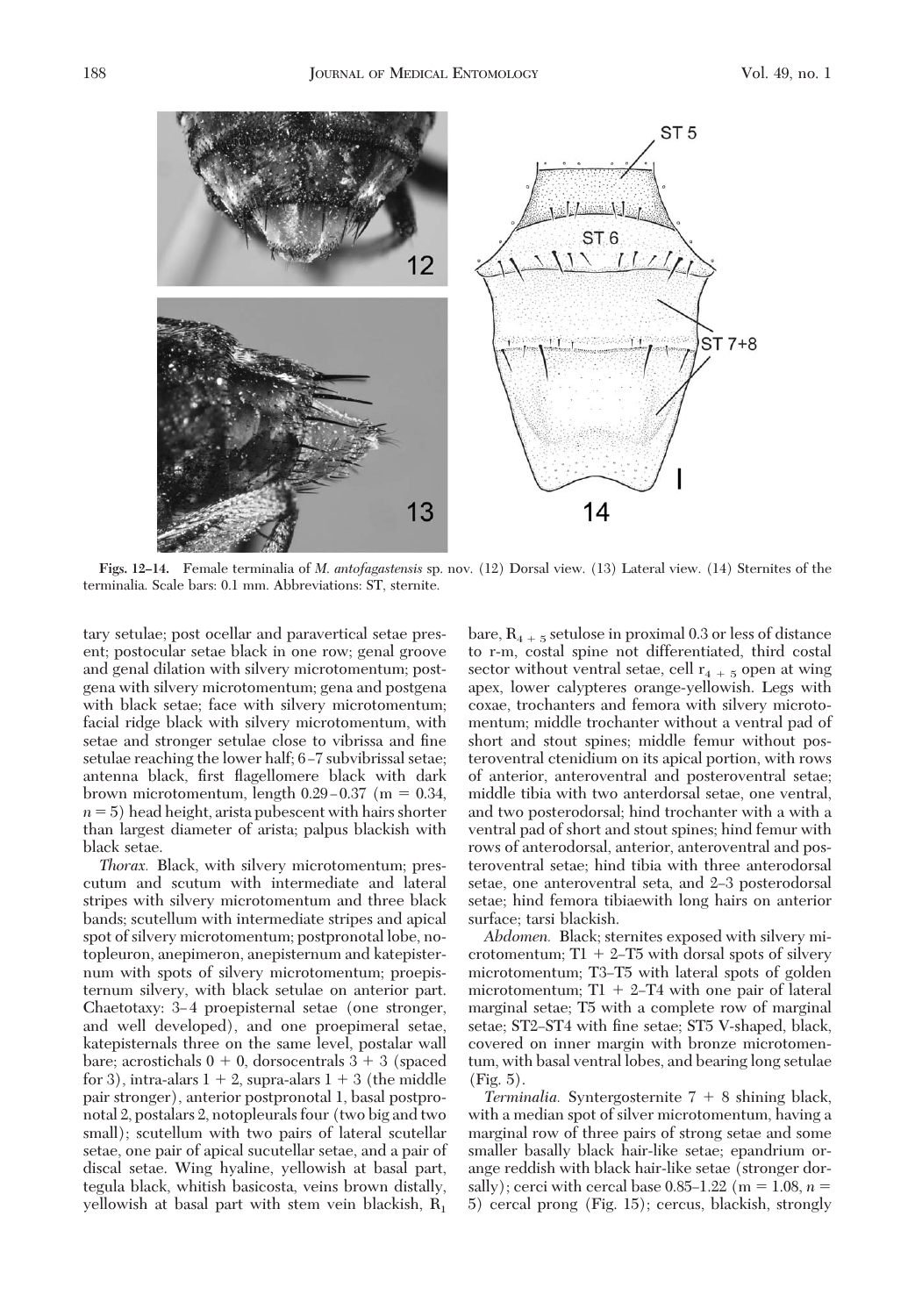

**Figs. 15–19.** Male terminalia of *M*. *quimaliensis*. (15) Dorsal (or posterior) view of the cerci. (16) Lateral view of the cerci and surstylus. (17) Lateral view of the phallus. (18) Lateral view of the pregonite. (19) Lateral view of the postgonite. Scale bars: 0.1 mm. Abbreviations: h, harpes; j, juxta; ls, lateral styli; posg, postgonite; preg, pregonite; sur, surstylus; v, vesica.

curved forward covered with fine setulae  $(Fig. 16)$ ; surstylus small with few apical setae somewhat longer (Fig. 16); pregonite curved with small setulae in basal part (Fig. 18); postgonite hook shaped with one strong setae (Fig. 19); phallus with vesica ßattened and curved with a median incision forming two apical lobes, bearing few spinesatapical ventral surface; juxta (orapicalplate) well developed and sclerotized, deeply cleft (in dorsal view) with slender process at ventral (anterior) margin (Fig. 17); lateral styli tubular with microserration, projected downward, and median stylus not exposed (lateral view), harpes (or lateral plates) complex, with strongly sclerotized hook-shaped process at distal part, and a less sclerotized but well developed basal part bearing spines and small lobes (Fig. 17).

**Female.** Body length  $= 8.54 - 10$  mm (m  $= 9.03$  mm,  $n = 10$ ).

*Head.* Differs from the male by possesing a wider frons  $0.34 - 0.40$  (m = 0.37, n = 10) head width; one well differentiated fronto orbital proclinate setae; first flagellomere larger, length 0.35–0.46 (m = 0.41,  $n =$ 10) head height.

*Thorax.* Similar to male. Dorsocentrals  $3 + 1$ (preescutelar pair), intra-alars  $1 + 1$ , 1–3 prepisternal seta and one strong proepimeral setae. Scutellum without apical and discal setae.

*Abdomen.* Similar to male, somewhat broader.

*Terminalia.* Tergite six entire dorsally (Fig. 20), large and pointed in lateral view (Fig. 20), black at basal part, orange at distal part, covered with silvery microtomentum, with a complete row of strong and long marginal setae (Figs. 20–21). Sternites covered by T6; ST6 wider than ST5, orange-reddish, with a row of marginal setae;  $ST7 + 8$  orange-reddish (sometimes darker at basal part), with a row of setae at midlength, distal part of  $ST7 + 8$  with a median hump covered with setulae, and flattened areas at laterals (with few

setulae) (Fig. 22); hypoproct rounded, membranous, not exposed (covered by  $ST7 + 8$ ) with few longer setulae at posterior margin; cerci covered by setulae.

**Material Examined.** Argentina: Catamarca:  $2 \div 8$ km S Salar del Hombre Muerto  $25^{\circ}$  32'57.5" S, 670540.7 W, 4,108 m, 27-XI-2009 F. Aballay leg., on carcass of llama (*Lama glama*); 4  $\frac{1}{7}$ , 8 km NE Antofagasta de la Sierra 26° 01'36.73" S, 67° 20' 41.02" W, 3,580 m, 30-XI-2009 F. Aballay leg., on sunny pig carcass; 2  $\sqrt{9}$ , same data except  $26^{\circ}$  01'38.2" S 67° 20'31.6" W, 3,595 m, 27-XII-2009 on shaded pig carcass (IADIZA);  $1 \,$   $\circ$ , 64 km N Antofagasta de la Sierra  $25^{\circ}$  35'28.2" S, 67°13'51.3" W, 4,300 m, 20-XI-2009 F. Aballay leg.  $(IADIZA); 3 \delta, 1 \delta, 8 \text{ km NE Antofagasta de la Sierra}$ 26° 01'38.2" S, 67° 20'31.6" W, 3,595 m, 5-XII-2009 F. Aballay leg., on wet pig carcass (ANLIS);  $4\frac{9}{5}$ , 8 km NE Antofagasta de la Sierra 26° 01'33.4" S, 67° 20'42.5" W, 3,585m, 21-XI-2009 F. Aballayleg., obtained on carcass of llama (*Lama glama*), (ANLIS); 1 <sup>2</sup>, same data except 28-XI-2009 (IADIZA);  $1 \nvert 2$ , same data except 2-XII-2009 (ANLIS);  $1\frac{9}{7}$ , same data except 26° 01′32.3″ S, 67° 20'36.5" W, 3,578 m, 23-XI-2009 obtained as larvae on sunny pig carcass (IADIZA);  $2 \delta$ , same data except 24-25-XI-2009 (ANLIS); 57  $\Omega$ , obtained as adults, same data except,  $20-30-XI-2009$  (IADIZA); 8  $\frac{1}{2}$  same data except 2–10-XII-2009 (IADIZA); 4  $\delta$ , 5 $\frac{1}{2}$ , km NE Antofagasta de la Sierra  $26^{\circ}$  01'38.2" S,  $67^{\circ}$ 20'31.6" W 3.595 m, XI-XII-2009, F. Aballay leg., obtained as larvae on shady pig carcass (ANLIS); 10  $\delta$ , 8  $\degree$ , same data except (IADIZA); 1  $\degree$ , 2  $\degree$ , obtained as adults, same data (ANLIS); 36  $\degree$ , same data (IADIZA).

**Distribution.** Argentina: Catamarca (new record); Chile: Atacama.

**Remarks.** This species was known previously by its original description based on a single male from Quimal  $(23^{\circ}$  02' S  $68^{\circ}$  50' W), Atacama province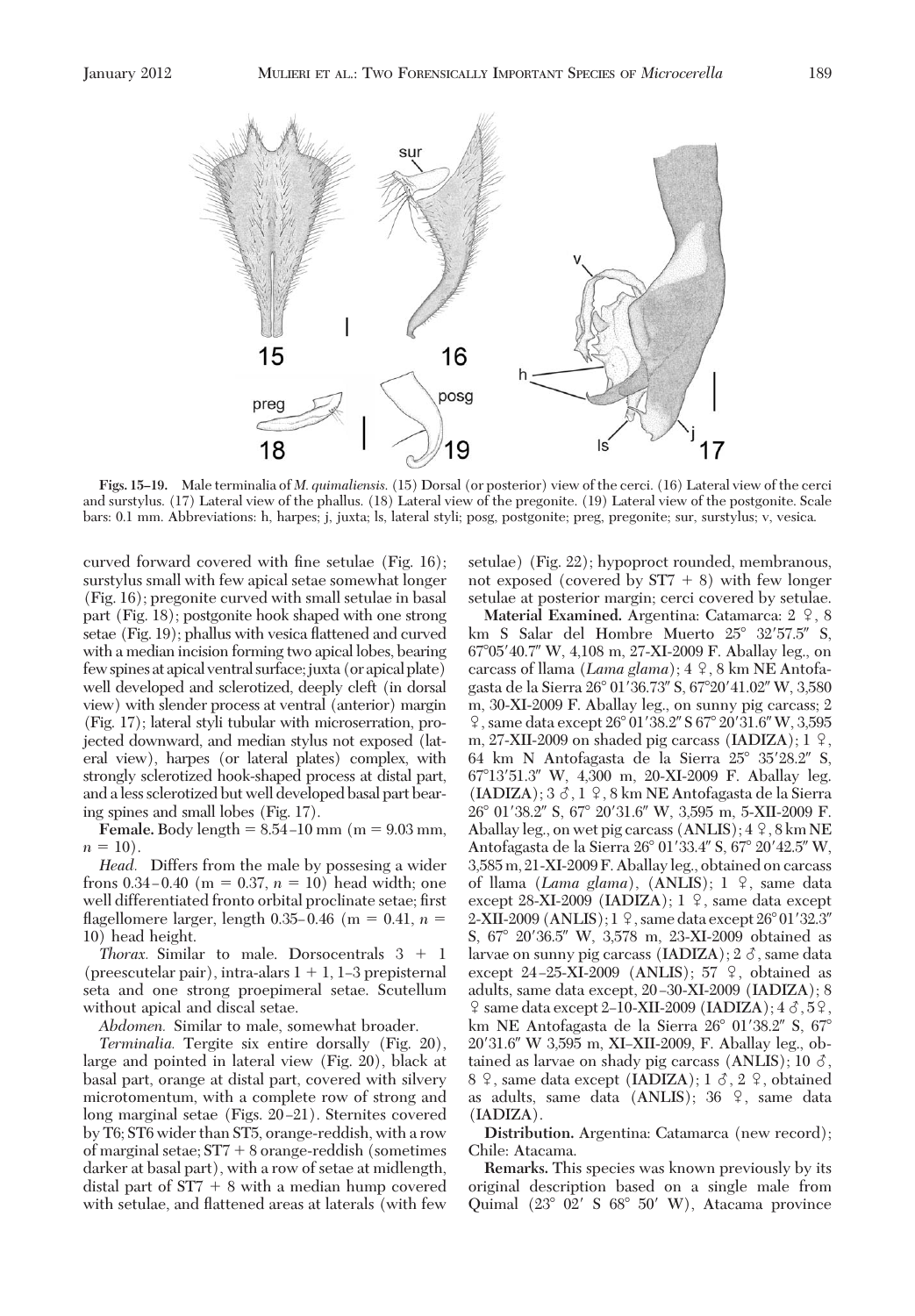

**Figs. 20–22.** Female terminalia of *M*. *quimaliensis*. (20) Dorsal view. (21) Lateral view. (22) Sternites of the terminalia. Scale bars: 0.1 mm. Abbreviations: ST, sternite.

(Chile) obtained at 3,000 m. (Lopes 1982). Specimens of *M. quimaliensis* are separated easily from *M. antofagastensis* by the absence of acrostichals setae and by the silvery coloration of the pleural spots. However, the shape of the cerci (very long and curved) and the features of phallic structures herein redescribed provide good diagnostic characters to identify it among the *Microcerella* species.

#### **Discussion**

The repeated catches of high number of adults and larvae of *M. antofagastensis* and *M. quimaliensis* during pig and llama decomposition provide strong evidence that both species are true ßesh-consumers on large vertebrate carcasses. Large larval masses occurred in the cranium, thorax, abdomen, and anus in pig carcasses. In llama carcass, larvae were collected only in cranium and thorax. Both species were captured as larvae or adults on pig carcasses. Adults of both species were obtained on llama carcasses, but only *M. antofagastensis* were collected as larvae from this substrate. This finding is important because there are only a few records of sarcophagids breeding in large vertebrate corpses in the Neotropics (Pape and Dahlem 2010).

In contrast to the very well-documented calliphorid flies, the Sarcophagidae are poorly studied as forensic tools. The emergence of both sarcophagid species from our study animals constitutes the first report on sarcophagids of forensic importance in desert landscapes of southern South America. In Brazil, previous studies on insects of medico-legal importance typically have reported species of *Helicobia, Oxysarcodexia, Peckia, Sarcodexia,* and *Sarcophaga* associated with pig carcasses in the decomposition process (Carvalho et al. 2000, Barros et al. 2008, Barbosa et al. 2009). In addition, a single study undertaken in Colombia, in the "paramo" landscape at 3,000 m., reported the presence of specimens of the genus *Microcerella* (Martinez et al. 2007). The few previous records of*M. halli*breeding on vertebrate carcasses were obtained from small corpses such as rats (Moura 2004) or snakes (Moretti et al. 2009), but colonization of small corpses appears to be more common among sarcophagids than colonization of large corpses. The few taxonomic keys referred to ßies of forensic importance have included the genus *Microcerella* on the basis of this fragmentary information (Carvalho and Mello-Patiu 2008, Buenaventura et al. 2009).

In Argentina only two species, *Sarcophaga* (*Liopygia*) *argyrostoma* (Robineau-Desvoidy, 1830) and *S.* (L.) *crassipalpis* Macquart, 1839 were obtained by Oliva (1997) in forensic cases. For the rest of the studies on Argentinean carrion flies, the identification of Sarcophagidae has reached, at most, the genus level (Batta´n Horenstein et al. 2005, 2010; Aballay et al. 2008). Our results are the first report of *Microcerella* species of forensic importance in southern South America.

### **Acknowledgments**

We thank Luciano Patitucci who assisted with the plates. We thank to the anonymous reviewer for very useful sug